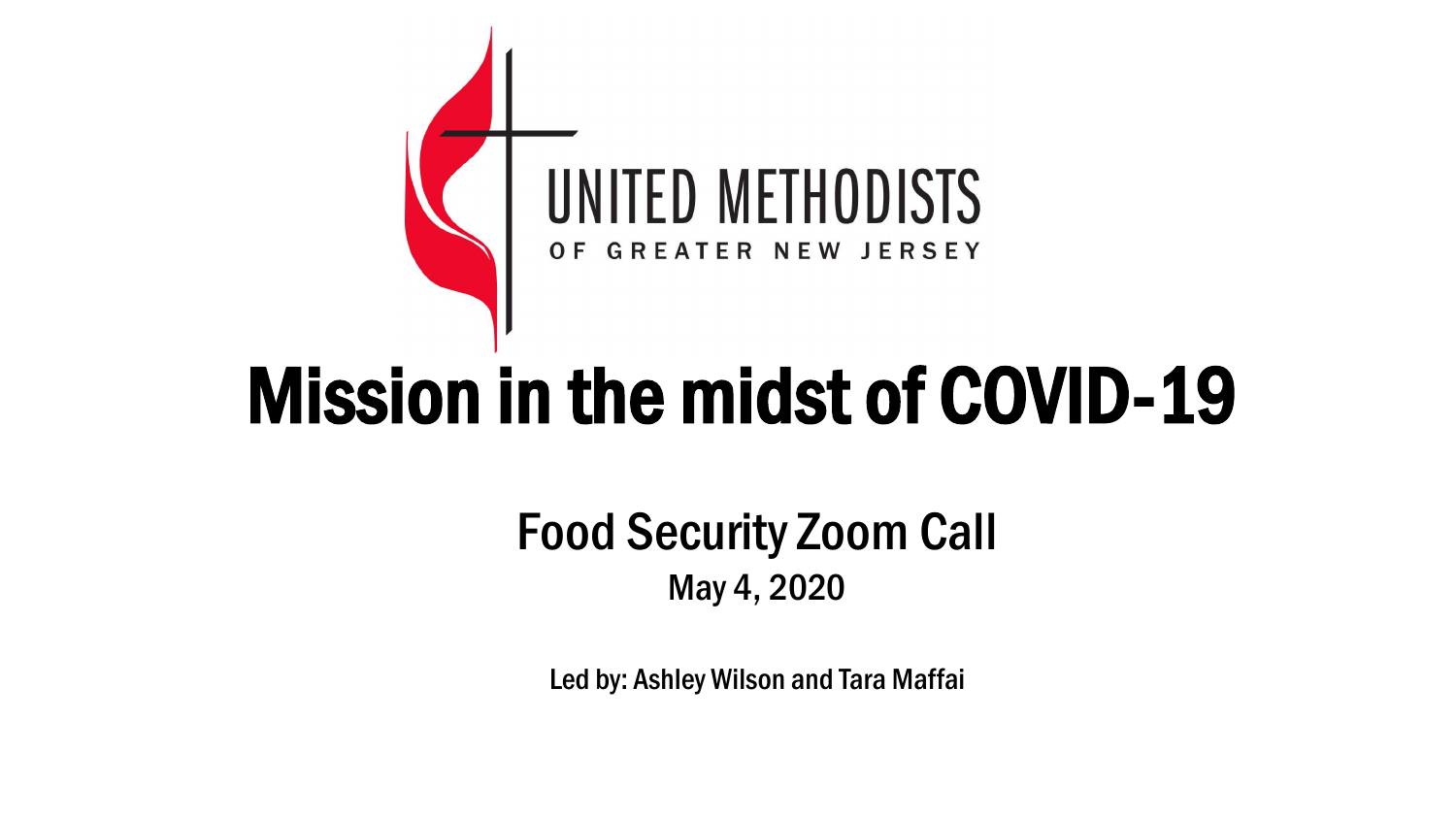### Church Food Ministry Ideas

- Create a Feeding Ministry Team
	- Raise funds to support the feeding ministry
	- Recruit volunteers to receive requests, provide food/gift cards, and deliver the food
- Launch or expand weekend backpack feeding program to feed children throughout the week.
- Turn feeding ministries/programs into meals to go

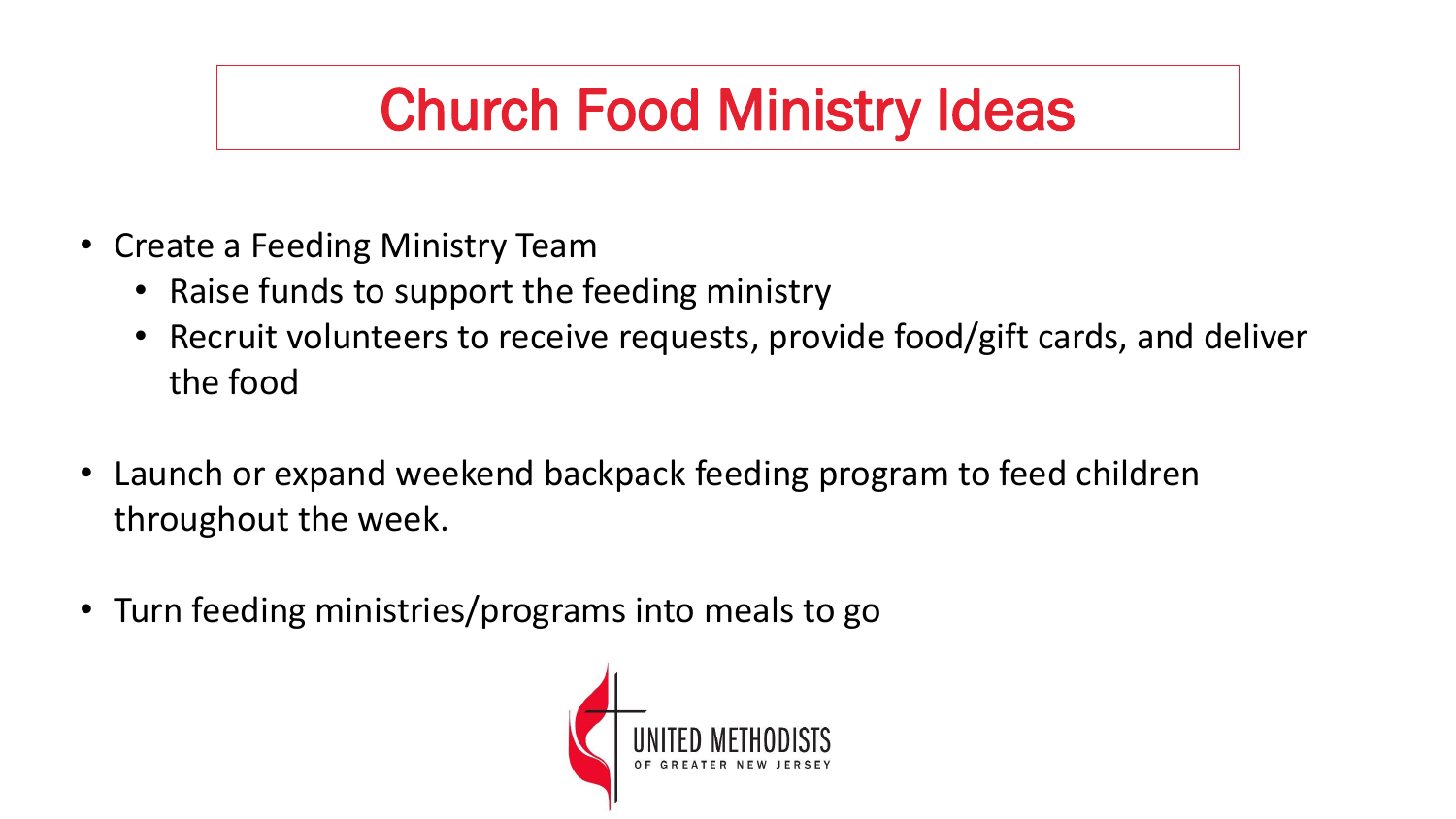## Church Food Ministry Ideas

- Transform your food pantry to grab and go from the curb or home delivery
- Donate to local food pantries (be sure you are donating items they request)
	- GNJ is creating a list of food pantries to be shared soon.
	- Food pantry Locator:
		- FoodPantries.org:<https://www.foodpantries.org/>
		- Food Bank of South Jersey: <https://foodbanksj.org/zip-code-locator/>
		- Fulfill Food Bank: <https://fulfillnj.org/get-help/locate-a-pantry/>
		- Community Food Bank of New Jersey: <https://cfbnj.org/findfood/>

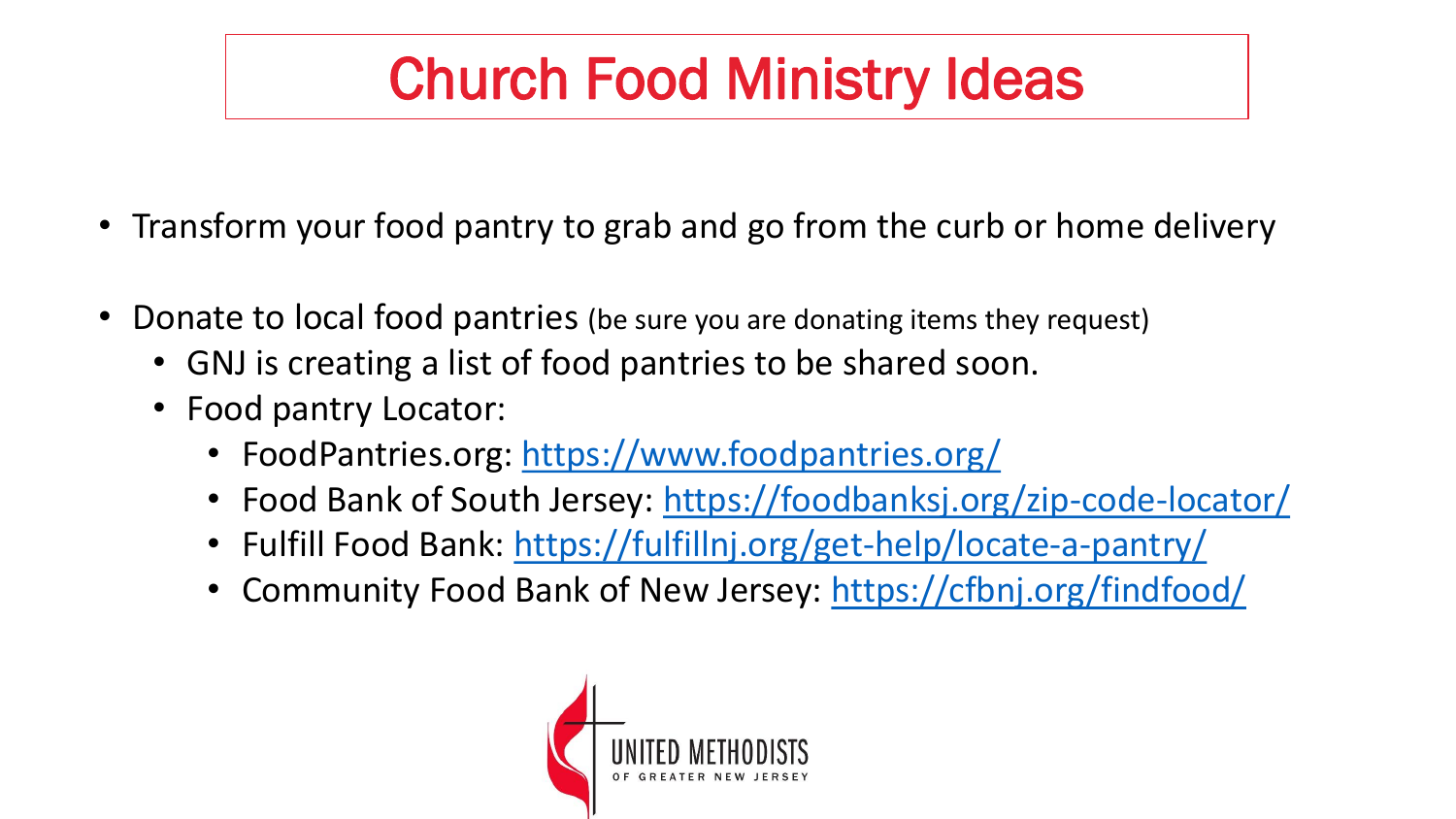### Host a Virtual Food Drive

- [Host a virtual food drive](http://cfbonj.convio.net/site/TR?sid=1010&fr_id=1211&pg=informational) for the Community Food Bank of New Jersey. Virtual Food Drives allows CFBNJ to serve more clients, more efficiently. It's fast, easy and fun too! [Learn more about virtual food drives here.](http://cfbonj.convio.net/site/PageNavigator/pc2_faq.html)
- Host a virtual food drive for the [Food Bank of South Jersey.](https://donate.foodbanksj.org/campaign/virtual-food-drive/c146565)
- Support local organizations by hosting an online drive for a charity of your choice via [yougivegoods.com.](http://yougivegoods.com/) You can host a virtual drive to support a wide variety of organizations, from those that distribute food to those that support homeless shelters or disaster relief efforts. They have an A+ Better Business Bureau rating. [Learn more here.](https://www.youtube.com/watch?time_continue=3&v=gaDaz3l-c5c&feature=emb_title)

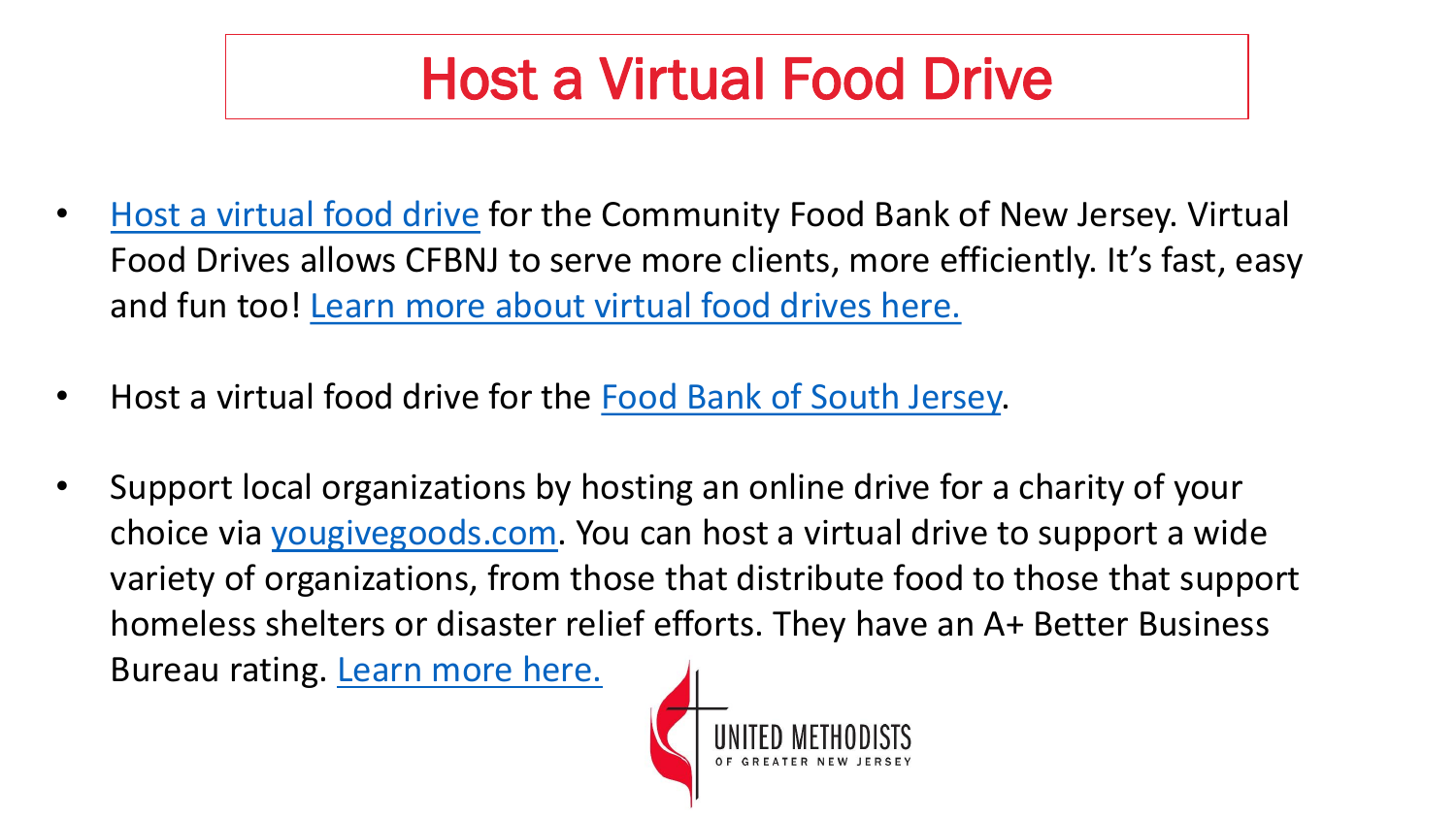## Support Local Food Banks

#### *Give Funds*

- Community Food Bank of New Jersey
- Fulfill Food Bank
- Food Bank of South Jersey

*Donate Food (See their websites for needed items and additional instructions)* 

- Community Food Bank of New Jersey is currently accepting food donations at their Egg Harbor Township location, but **NOT** their Hillside location.
- Fulfill Food Bank is accepting [food donations listed here.](https://fulfillnj.org/coronavirus-covid-19-updates/)
	- They are also accepting [hygiene items](https://fulfillnj.org/collection-drive-as-part-of-fulfills-coronavirus-preparedness-plan/).

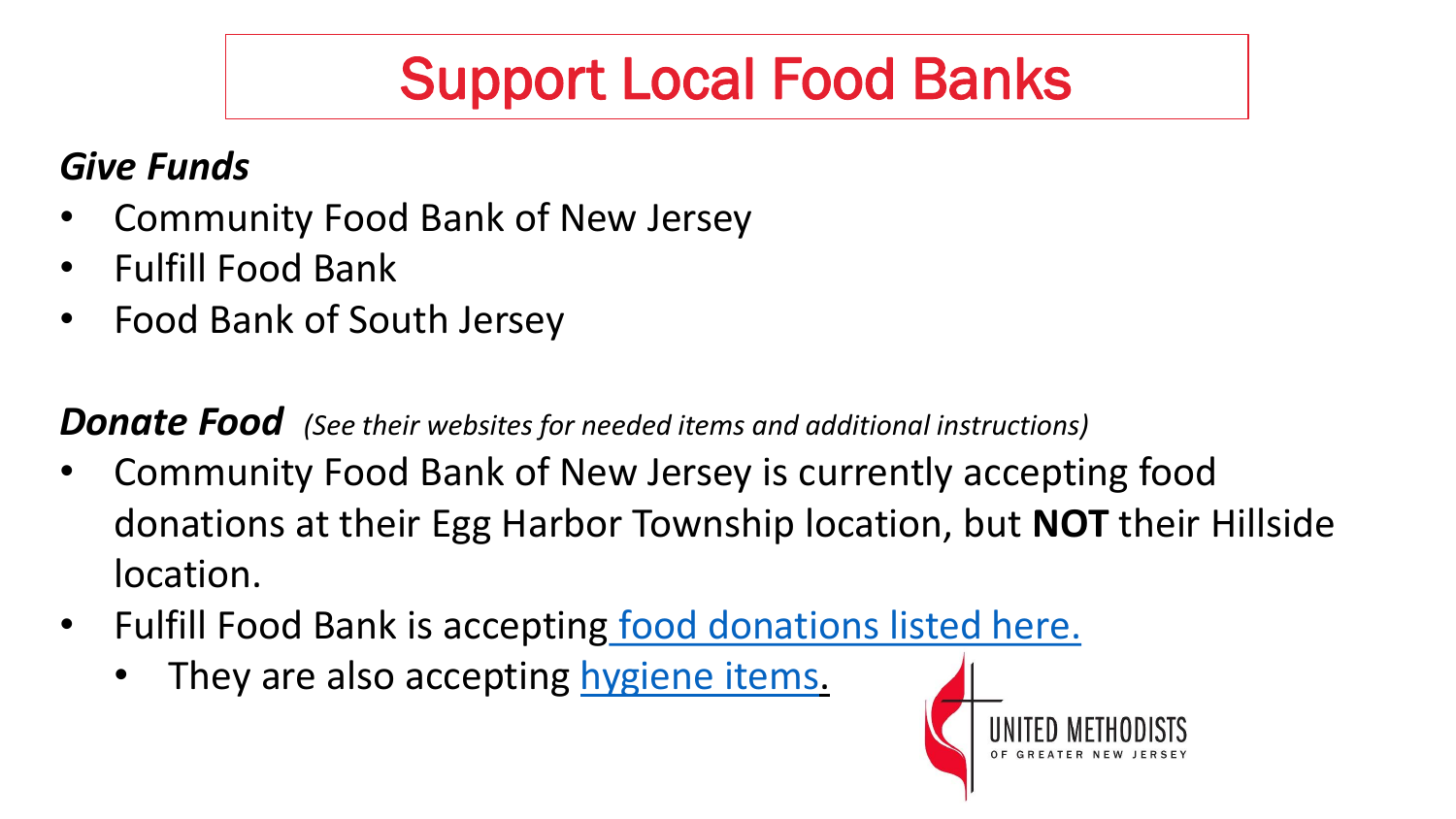### Food Pantries - Best Practices

#### **Food Pantry Best Practices**

These guidelines are for the safety of staff, volunteers and clients [Guidelines for Food Pantries \(updated March 26, 2020\)](https://www.gnjumc.org/resource/food-pantry-guidelines-3-36-20-update/)

*If you are unable to abide by these best practices due to the size of your food pantry or other reasons, consider merging with a larger food pantry or donating your food to a local food bank until the spread of COVID 19 is no longer a concern.*

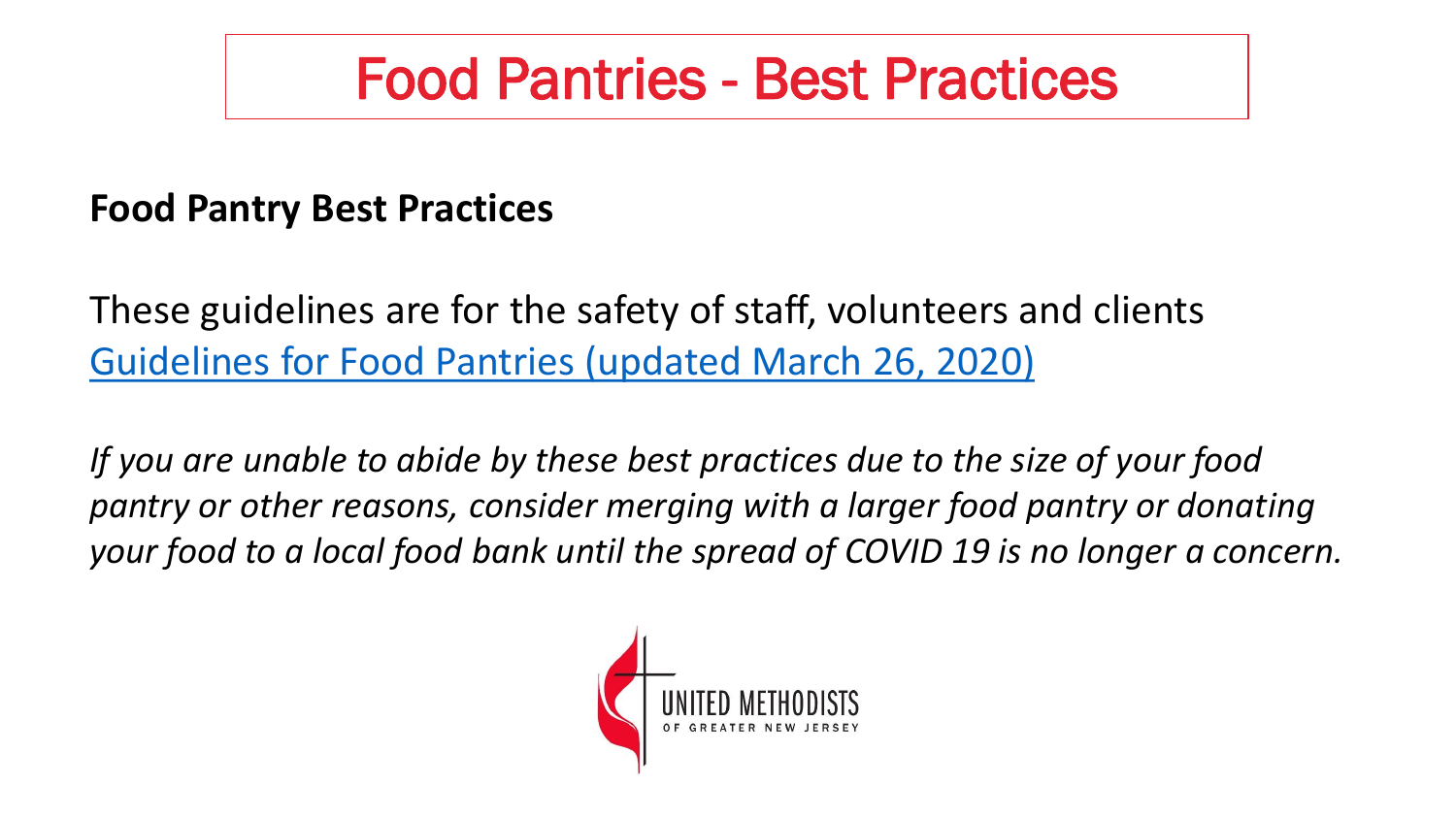### Food Pantries - Volunteers

#### **Volunteers**

Anyone requiring more volunteers should register at the NJVOAD website: <http://www.njvoad.org/member-portal/volunteer-request-form/>

If you are looking to volunteer, register here: <https://helpnjnow.communityos.org/>

Last week, NJVOAD has signed up more than 900 volunteers seeking placements.

#### **Volunteer Guidelines**

[Click here for New Jersey Covid-](https://www.gnjumc.org/content/uploads/2020/03/New-Jersey-Covid-19-Volunteer-Guidelines-as-of-3.25.20.pdf) 19 Volunteer Guidelines (as of 3.25.20)

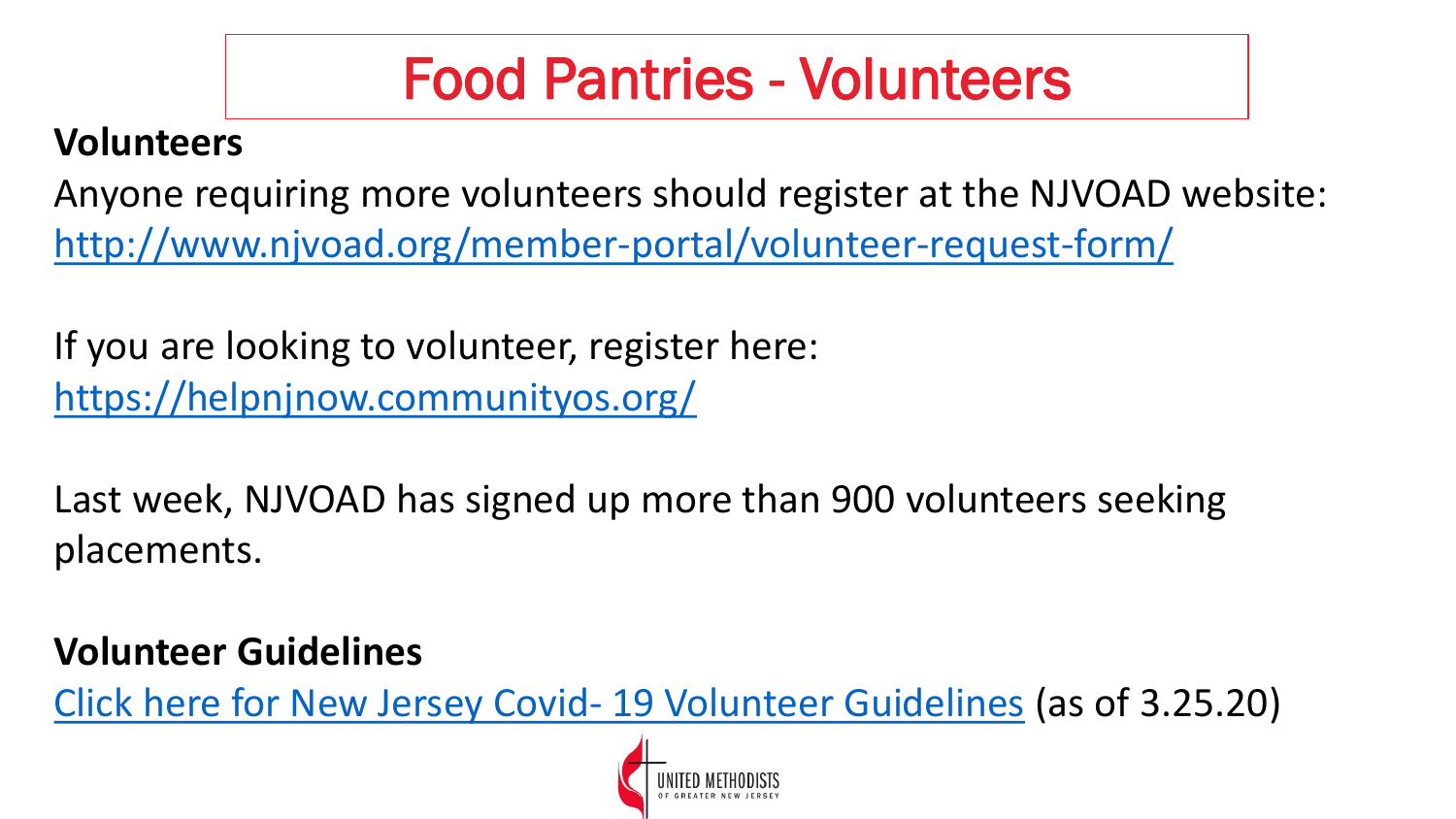### Food Pantries – Volunteers

#### **Documenting Volunteer Hours**

GNJ urges their 540 churches and 23 Hope Centers to keep rigorous track, both electronically and on paper, of the number of hours that volunteers are providing during the COVID-19 health crisis.

The Federal Emergency Management Agency (FEMA) requires that all funding from its Hazard Mitigation Grant Program (HMGP), money that goes toward an action taken to reduce or eliminate long-term risk to people and property from natural disasters, be matched by a local notfor-profit corporation with 25 percent.

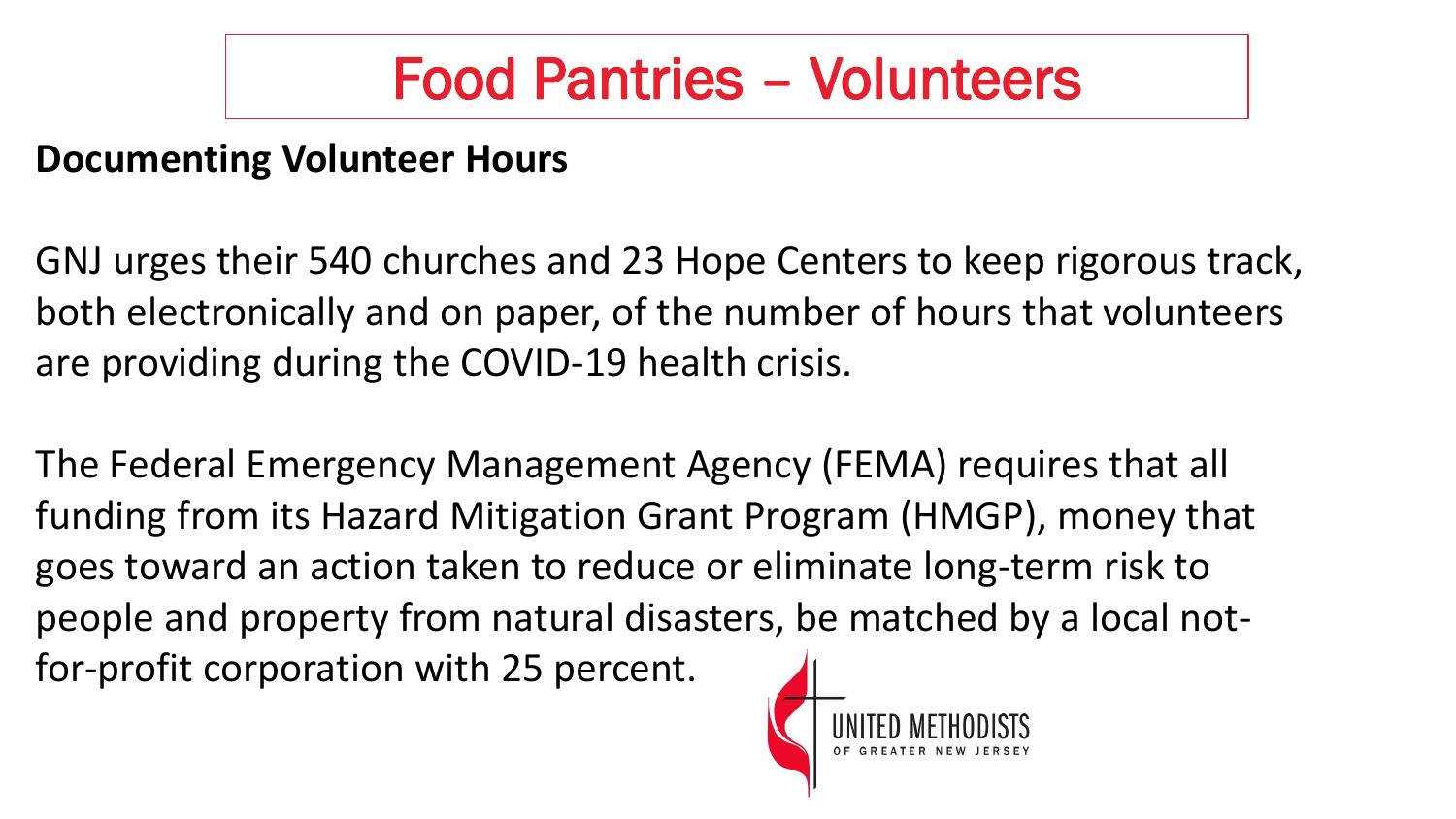### Food Pantries – Volunteers

#### **Documenting Volunteer Hours, cont.**

FEMA allows the organization to match funding with "in-kind" contributions related to the project. In-kind contributions can include the following but exclude cash contributions by a third party:

- Volunteer labor hours
- Donation of use of property (e.g., for 12-step programs)
- Food for food pantries and contributions to food banks
- Clothes for clothes closets and drives
- Cost of transportation
- Special-event costs

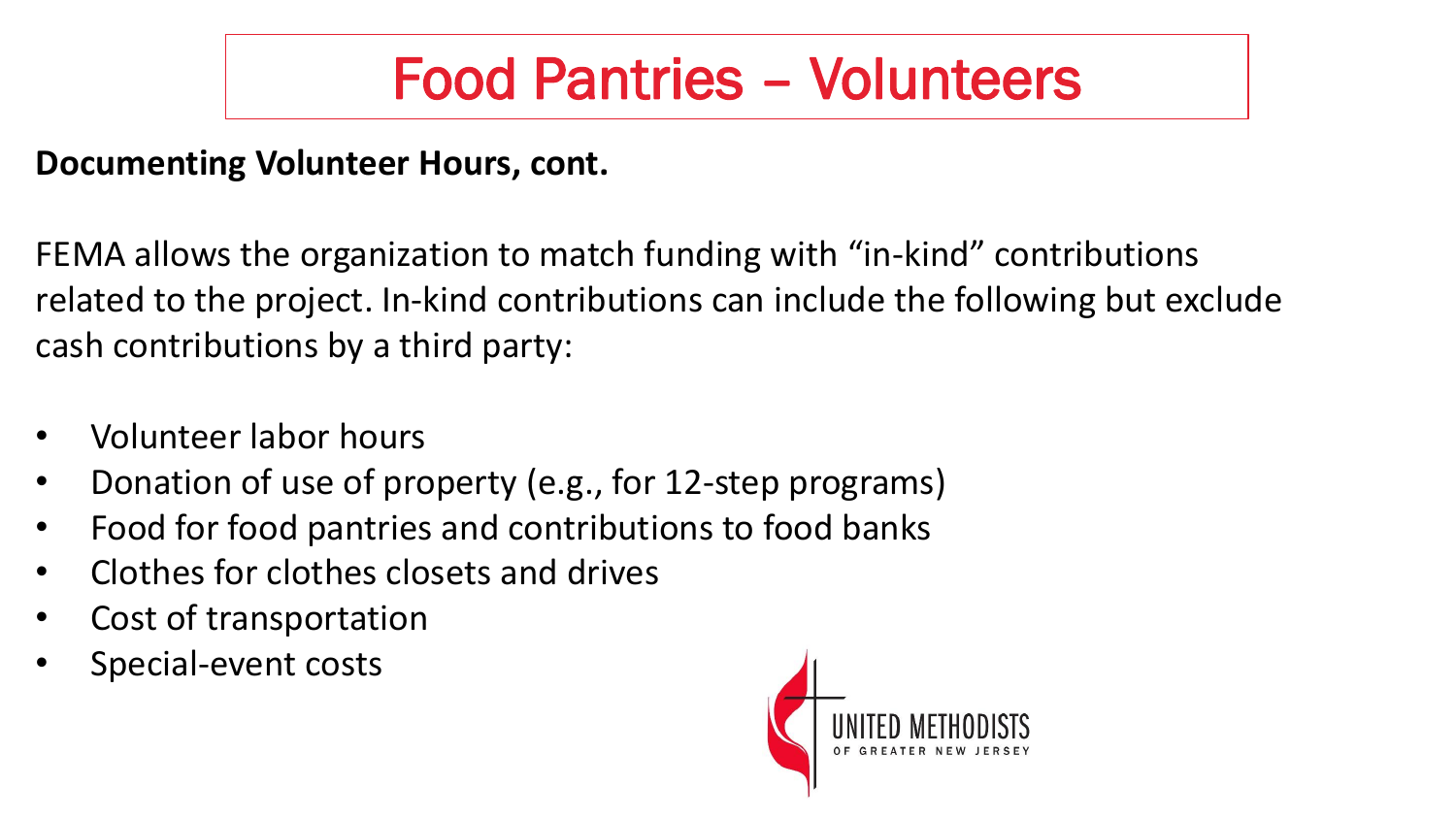### Food Pantries – Volunteers

#### **Documenting Volunteer Hours, cont.**

While FEMA has not yet announced HMGP funding for COVID-19-related activities, it is anticipated that such funding may be available during the recovery phase of the COVID-19 response. In Superstorm Sandy, FEMA's program was a major source of funding for rebuilding.

Additional information about FEMA in-kind contributions may be found on the FEMA website [HERE](https://www.fema.gov/media-library-data/20130726-1758-25045-4813/inkind_contribution.pdf) and on the website for Corporation For National and Community Service [HERE](https://www.nationalservice.gov/sites/default/files/olc/moodle/fm_key_concepts_of_fgm/viewf2af.html?id=3201&chapterid=2028).

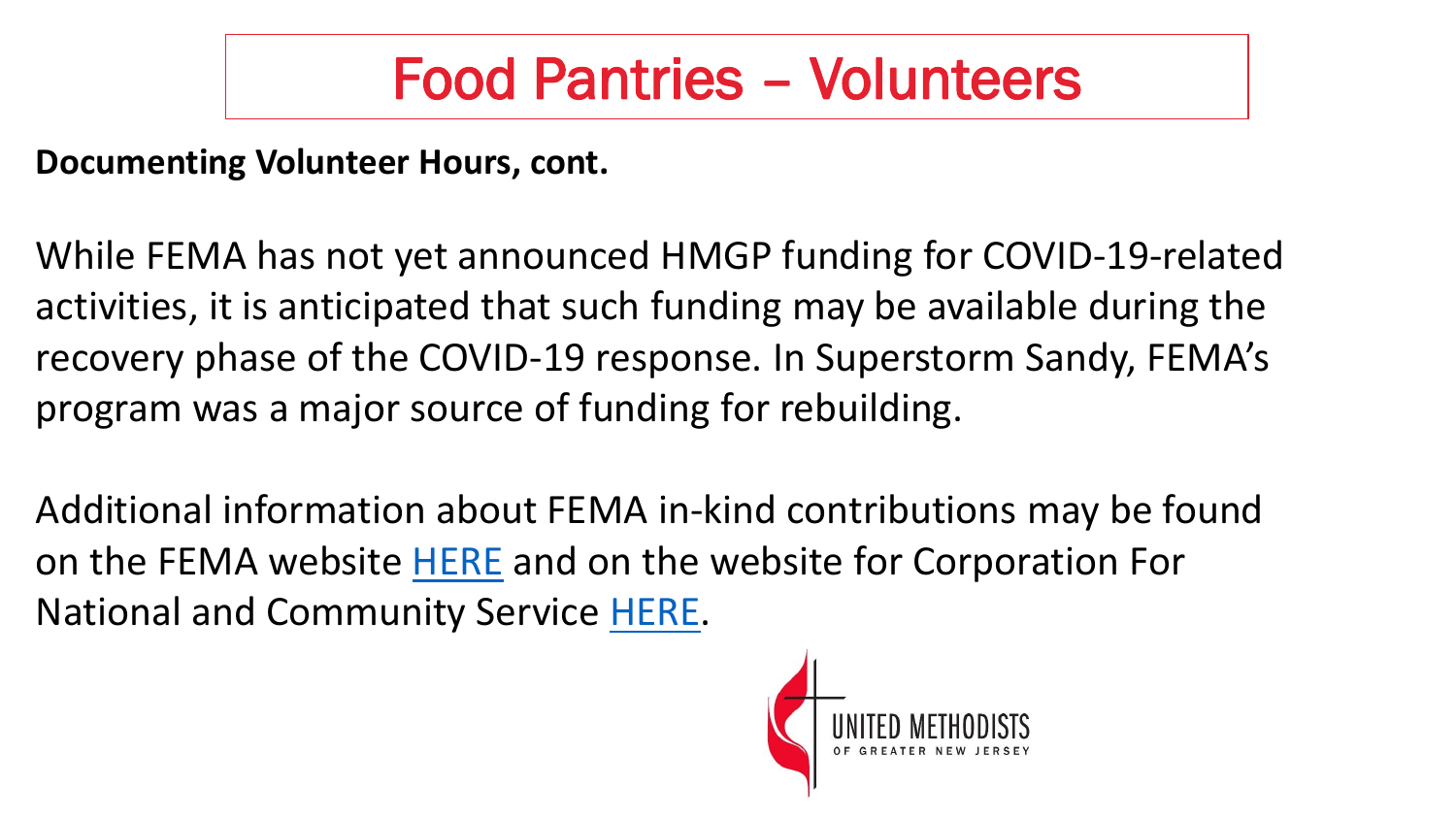### Food Pantries – Grants

- **The New Jersey Pandemic Relief Foundation (NJPRF)** is encouraging churches and other organizations that run food pantries to apply immediately for grants.
- The purpose of the grants, according to the foundation is "to help stabilize the food distribution network that provides food security for more than 1,000,000 residents in vulnerable communities across the state."
- Thirteen United Methodist Church-related food pantries have received grants of between \$5,000 and \$25,000 from NJPRF. They were among 118 New Jersey food pantries to have received grants.
- Applications for funding are available at www.njprf.org. Deadline for the first round of grants is Thursday, April 30.

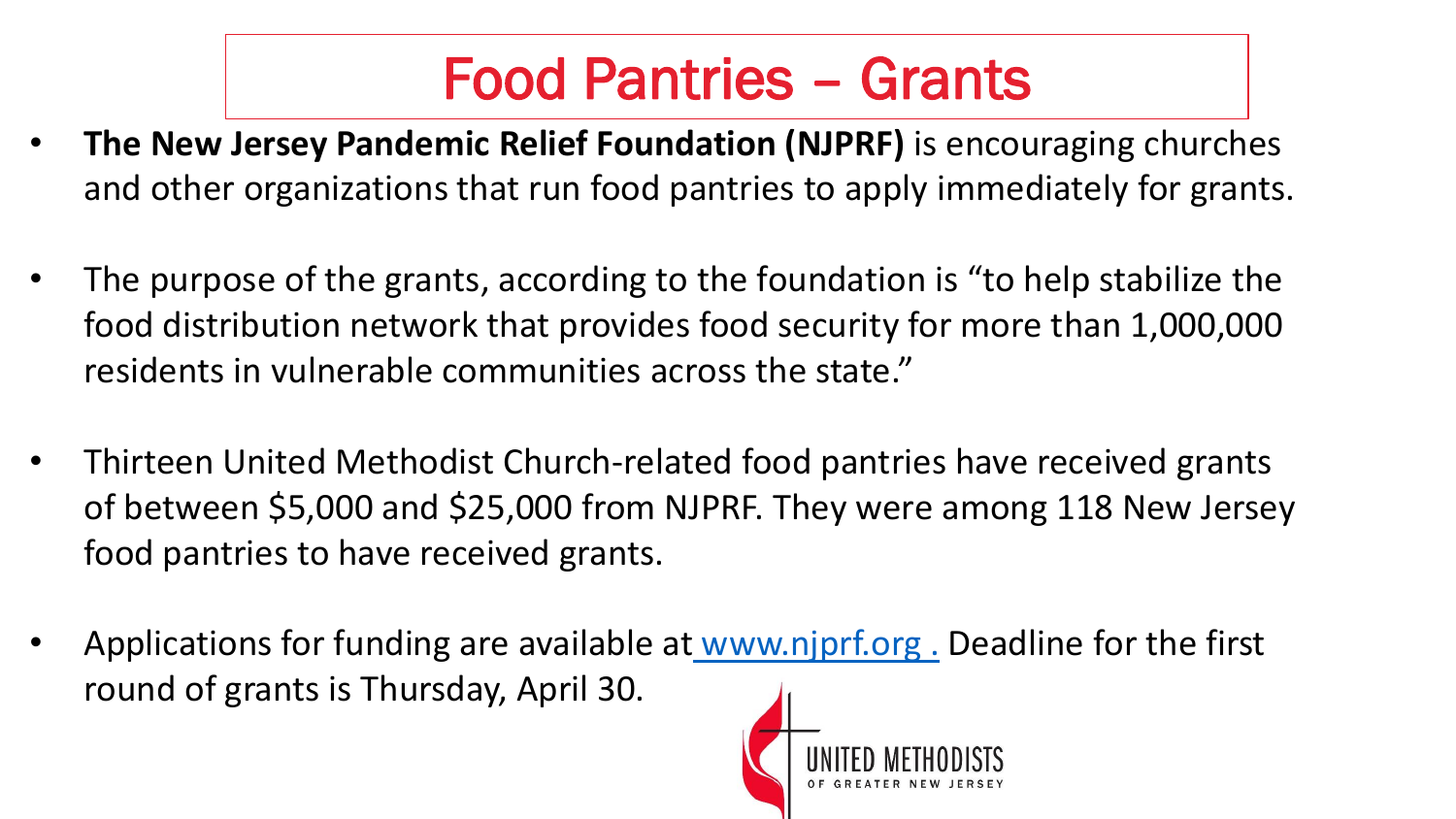### Food Pantries – Grants

#### **The New Jersey Pandemic Relief Foundation (NJPRF) Grant**

The application is simple and straightforward. Churches and other organizations should be prepared with the following information:

- EIN (Tax ID number).
- Description of organization including: your organization's mission, programs and services, and demographic information about the population(s) served.
- Annual budget.
- Amount requested.
- Other grantors.
- Prospective use of funds.
- Pre- and post-COVID numbers of those supported.

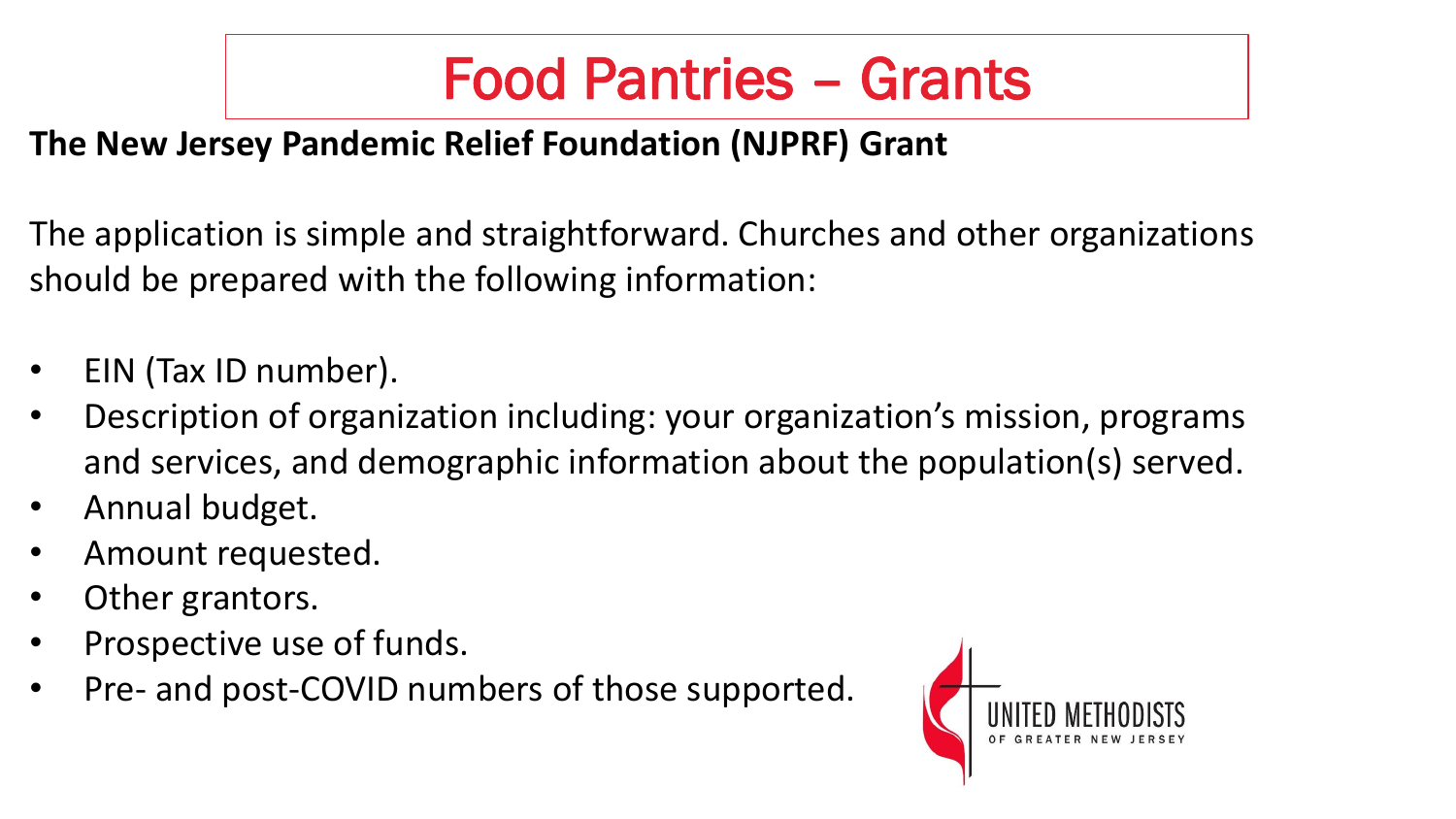### Food Pantries – Grants

#### **The GNJ COVID-19 Relief Fund**

- Unemployed families who need utility bill assistance and groceries.
- Give grants to local churches and Hope Centers whose missions are providing food pantries and other frontline help.
- Fund the innovative new ministries emerging to fight the long term effects of the virus.

*Applications will be announced via GNJ Communications. More to come!* 

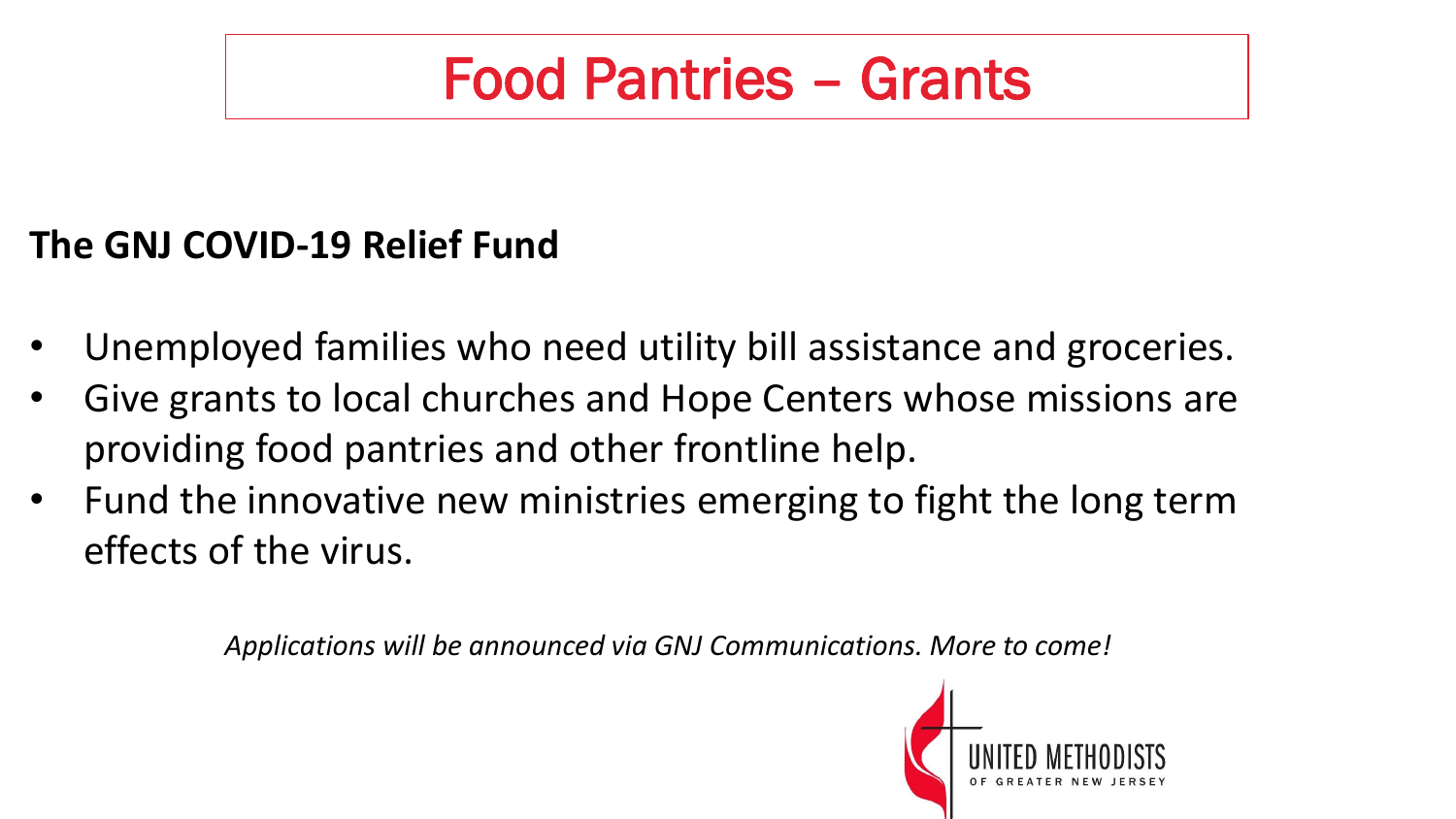### Food Pantries – Questionnaire

#### **Food Pantry Questionnaire**

In order to send you timely and accurate information about food banks, food supply, potential partnerships, volunteers and grant opportunities, please complete the following questionnaire so we can resource you appropriately.

[https://www.gnjumc.org/covid19/covid-19-resources/mission/food-and](https://www.gnjumc.org/covid19/covid-19-resources/mission/food-and-food-pantries/food-pantry-questionnaire/)food-pantries/food-pantry-questionnaire/